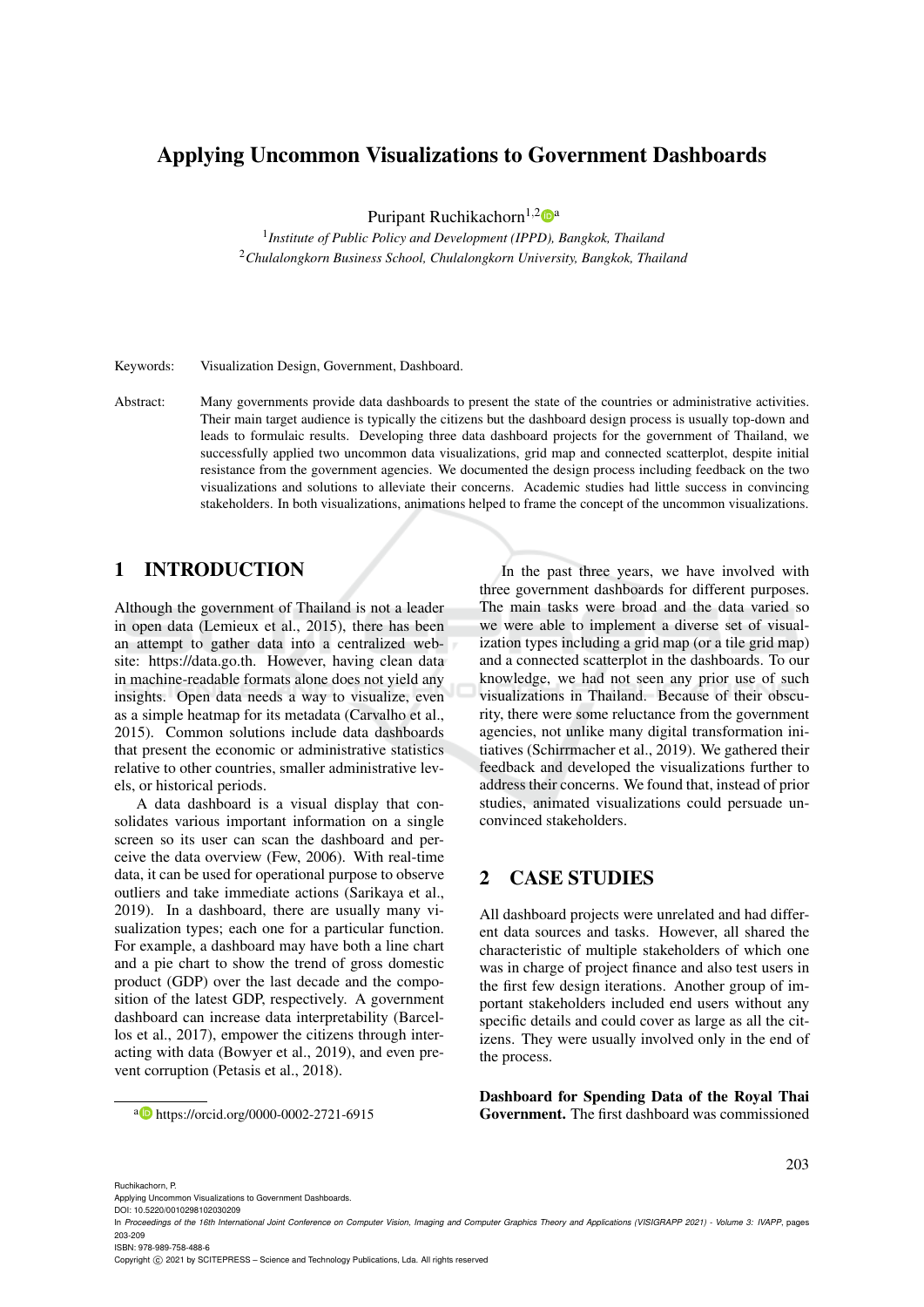by the Comptroller General's Department (CGD), the Ministry of Finance, to increase the data transparency of the finance of the Royal Thai Government (Ruchikachorn et al., 2019), similar to another project for the federal finance of the United States (Böhm et al., 2012). The budgetary data is geographical and updated on a weekly basis. The main task is to inspect budgetary distribution and locate areas of particular statistics such as provinces receiving large budget allocations.

Thai People Map and Analytics Platform (TPMAP). Developed for National Electronics and Computer Technology Center (NECTEC), TPMAP is a dashboard designed to target geographical areas for poverty alleviation programs in Thailand (Surasvadi et al., 2019). Unlike the government spending dashboard, the data is also hierarchical. The user should be able to not only spot poor population density but also drill down onto lower administrative levels.

Development Index Dashboard. The Institute of Public Policy and Development (IPPD) would like to compare Thailand to other countries and present the results to the general public. The underlying dashboard data were public development data from the websites of the World Economic Forum (WEF) and United Nations Development Programme (UNDP) for the Sustainable Development Goals (SDGs). There were many time series and the analysts at the institute wanted to show their pairwise relations including correlation and trend.

# 3 UNCOMMON VISUALIZATIONS AND THEIR IMPLEMENTATIONS

There is no thorough worldwide survey on visual literacy, so it is hard to pinpoint uncommon visualizations. In this work, we define uncommon visualizations as the ones that are not readily available in popular commercial visualization applications: Tableau Desktop, Microsoft Power BI, and Google Data Studio. Common visualizations are a treemap, a choropleth map, a pie chart, a donut chart, a bar chart, a line chart, an area chart, a scatterplot, a bubble chart, their stacked and clustered variants—if possible, and their combinations. Hence, we consider a grid map and a connected scatterplot as uncommon visualizations. Although certain customizations in some visualization applications support other visualization types due

to their similar visual grammars, we do not count them as common visualizations because those configurations are not expected to be frequently used or even discovered.

Our method was comparable to the selection process of unfamiliar visualizations (Lee et al., 2016), which were manually selected and excluded the visualizations in K-12 curricula such as a pie chart, a bar chart, a line chart, and a scatterplot. Note that a treemap was considered as an unfamiliar visualization but it was available in all commercial visualization applications that we surveyed. We intentionally differentiate the terms because familiarity implies having known, read, or created such visualization beforehand (for example, through classroom materials) while an uncommon visualization may be created via coding or other means but is not taught or directly available for laypeople in any commercial applications.

Federal regulations do not allow any online services that require cloud storage servers outside of the country so we ruled out many cloud solutions and finally decided to self-host the dashboards. All visualizations support minimal interaction, namely, detailson-demand. They were implemented with web standard technologies and a JavaScript library D3.js.

### 3.1 Grid Maps

A common method of displaying quantitative values over regions is a choropleth map but it may show bias in favor of large areas due to uneven administrative region sizes. Some media outlets use a grid map that presents all regions as equal in size. It can also deemphasize the size of map regions that are more coupled with geopolitical history than with data context.

Several related techniques can be applied to create a grid map. Recently, there is a research project that directly addresses grid map generation (McNeill and Hale, 2017). The proposed technique can have grids or tiles of varied geometries including triangular, rectangular, and hexagonal grids with certain constraints.

For the dashboards, we designed and implemented a hexagonal grid map of Thailand. Among all three regular tilings i.e. tessellations by convex regular polygons, a hexagonal grid provides the highest edgeto-edge connectivity of six compared to three and four for triangular and rectangular grids, respectively. The hexagonal grid is therefore more suitable for a dense map whose regions are well-connected. The central area of Thailand has that characteristic so we picked the hexagonal grid for our grid map of Thailand. The position of each province was manually placed to closely match the mental image of the geographical map of Thailand. Since there were only 77 provinces,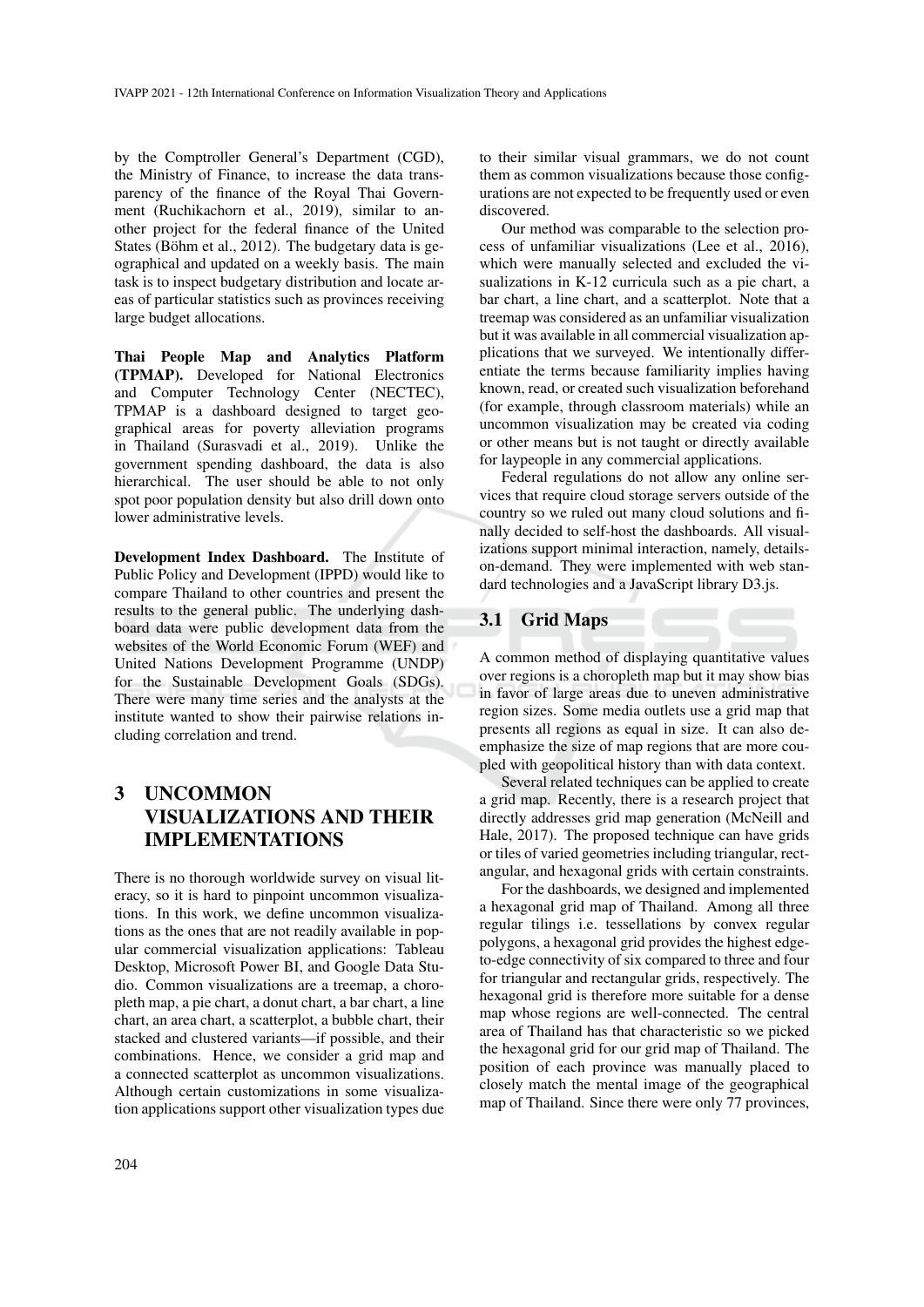

Figure 1: The grid maps of the government spending dashboard with the same diverging color scale (low in red and high in blue) but different measures. As an outlier, Bangkok is shown in green. Both show provincially aggregated budget but the map to the right performs per capita transformation first. Shown are tooltips of the same province, Trat.

it was not necessary to use an algorithm for automatic layout. A grid map example is shown in Figure 1.

#### 3.2 Connected Scatterplots

One polyline in a line chart can represent only one time series while a polyline in a connected scatterplot can represent two time series (Haroz et al., 2016). A correlation between two time series can be visually observed through the direction of the polyline. A polyline between the top-left and the bottom-right corners suggests a negative correlation while the other diagonal direction implies that the two time series are positively correlated.

We implemented and used this visualization in a dashboard that compares Thailand's development indices to other countries' in the region. With a lot of indices, putting two indices on a chart at the same time can provide a good overview of development progression across countries and time frames. The connected scatterplot in Figure 2 tells a story that Thai people work long hours, but the productivity is low. All circles show their tooltips when they are triggered by a mouseover event.

# 4 PRELIMINARY FEEDBACK AND ITERATIVE DESIGN

As our main concern was not a formal validation of the visualization techniques that had been previously evaluated, we did not try to acquire a large group of users to test a statistical hypothesis (Nielsen and Landauer, 1993). We adopted an iterative design process and tried to apply appropriate validations for all dashboards with the same groups of stakeholders who had provided the requirements (Munzner, 2009). We did not aim to use uncommon visualizations in the projects, but they were appropriate for the tasks and, to the development teams, the visualizations seemed not really unusual. During the first design iterations, we had a feeling that they could feel slightly unconventional but did not expect unenthusiastic feedback from some stakeholders.

The uncommon visualizations, a grid map and a connected scatterplot, were introduced through sketches and later digital mock-ups of higher fidelity. All early prototypes were not interactive and there were quite a few questions regarding the usability of the visualizations. We experienced some common pitfalls in visualization design (Sedlmair et al., 2012) that most government officials had specific visualization types and dashboard designs in mind. Expanding their horizon on visual possibility helped; in our case, we discussed dashboard taxonomy and various types beyond the commonly known (Sarikaya et al., 2019).

There were more questions and doubts about the visualizations after the first interactive prototype had been shown outside of the immediate working team. The connected scatterplot in the development index dashboard received a lot of questions second-guessing whether the general public could read the visual encoding or interpret the data. More specifically, there were concerns that people might not understand that both vertical and horizontal axes showed development indices and the temporal progression did not have to be left-to-right. Besides a short text to serve as an instruction, we added an animated visual cue in the beginning to suggest the direction of time; all points and lines showed up with cascaded delays. Also, the dashboard started with one development index on the vertical axis and the horizontal axis represented year. The users could add an index to the horizontal axis and the data lines would morph to the new positions, serving as a tutorial on the unknown visualization.

We tried to present a previous study as a proof of usability. For instance, a study on connected scatterplots (Haroz et al., 2016) observed many cases of this visualization usage even in mass media and conducted an experiment to confirm its usability. The re-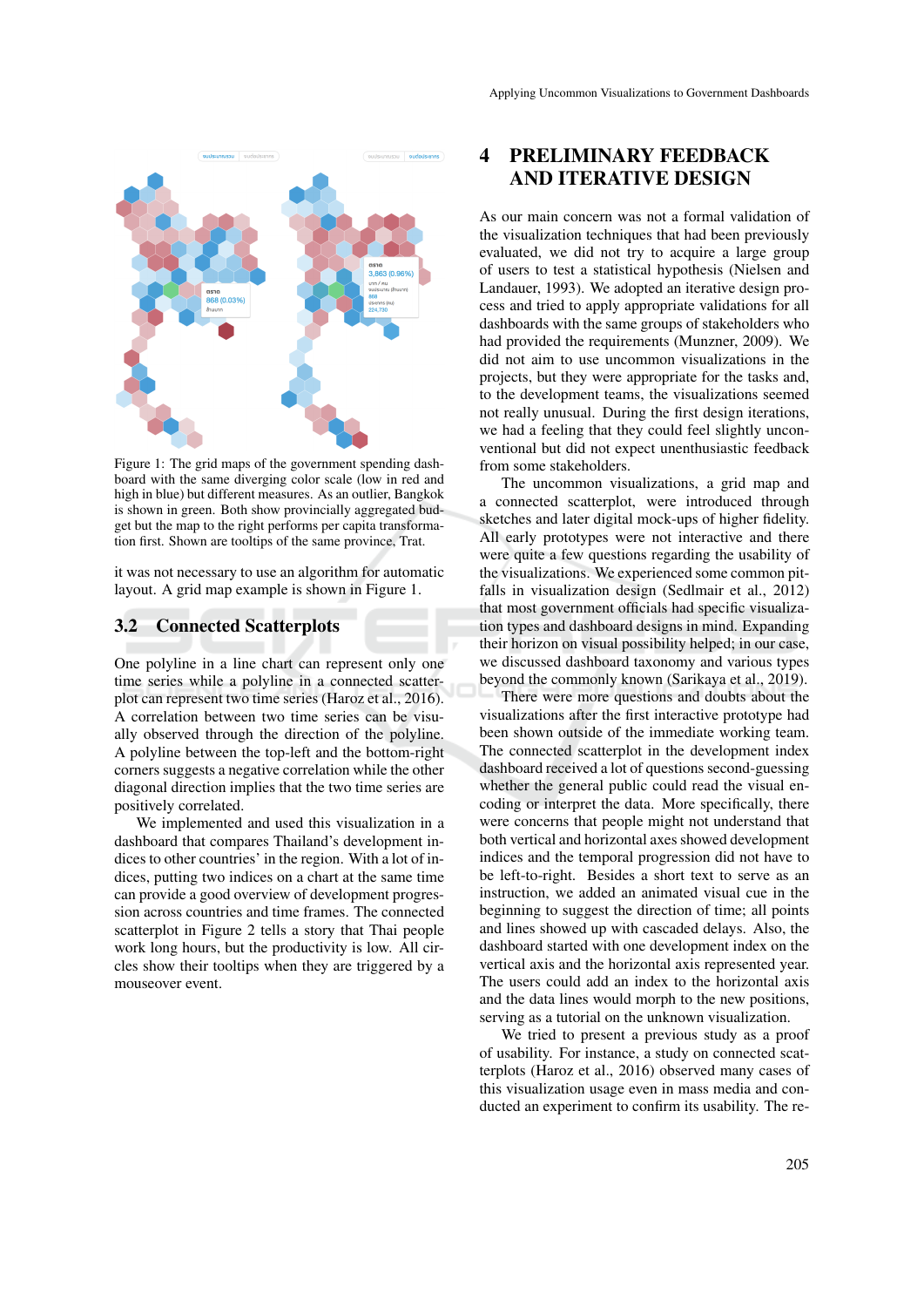

Figure 2: The connected scatterplot of work hours per person per year (x-axis, reversed as lower work hours imply a better quality of life) and productivity measured in GDP per work hour (y-axis). Blue, red, green, yellow, and pink lines represent Thailand, South Korea, Malaysia, Vietnam, and Indonesia, respectively, while gray lines represent continent-level aggregates i.e. Africa, Americas, Asia & Oceania, and Europe. NOLOGY PUBLIC*A*TIONS

searchers found that the chart might take some time to recognize but the participants could understand the visual representation with little explanation and even engage with the chart more, compared to a line chart. The early users simply disregarded the study, doubted the study setup, or questioned whether culture or visual literacy played an important role in understanding the encoding of a connected scatterplot. This shows that an academic study, at least from an external source, has little effect to convince stakeholders. This is also in stark contrast to a more objective assessment of unknown visualizations of science community (Dasgupta et al., 2017a; Dasgupta et al., 2017b).

A grid map did not raise any serious issues. A common comment was that it was hard to see the provinces with the most or least poor population as the users had to scan throughout the map. We created another view to sort all hexagons by value. To link both views together, we introduced an animation to morph between the two as depicted in Figure 3.

Other qualitative comments such as aesthetics were taken into consideration during the development

process as well. The users might request contradictory adjustments and were unaware of their tradeoff. For example, one asked for all straight lines in a connected scatterplot for accurate portrayal while another preferred more curved and smooth lines without acknowledging the fact that monotonicity might not have been preserved.

## 5 DISCUSSION AND FUTURE WORK

Our use of animations to show the temporal direction in a connected scatterplot and transitions between visualization types and views was based on previous studies on how people make sense of uncommon visualizations (Ruchikachorn and Mueller, 2015; Lee et al., 2016). The animations of both grid map and connected scatterplot also addressed a comment that the visualizations are not attractive enough. The animations excited some users and invited them to interact. To the users, animated hexagons in a grid map and lines in a connected scatterplot felt more concrete.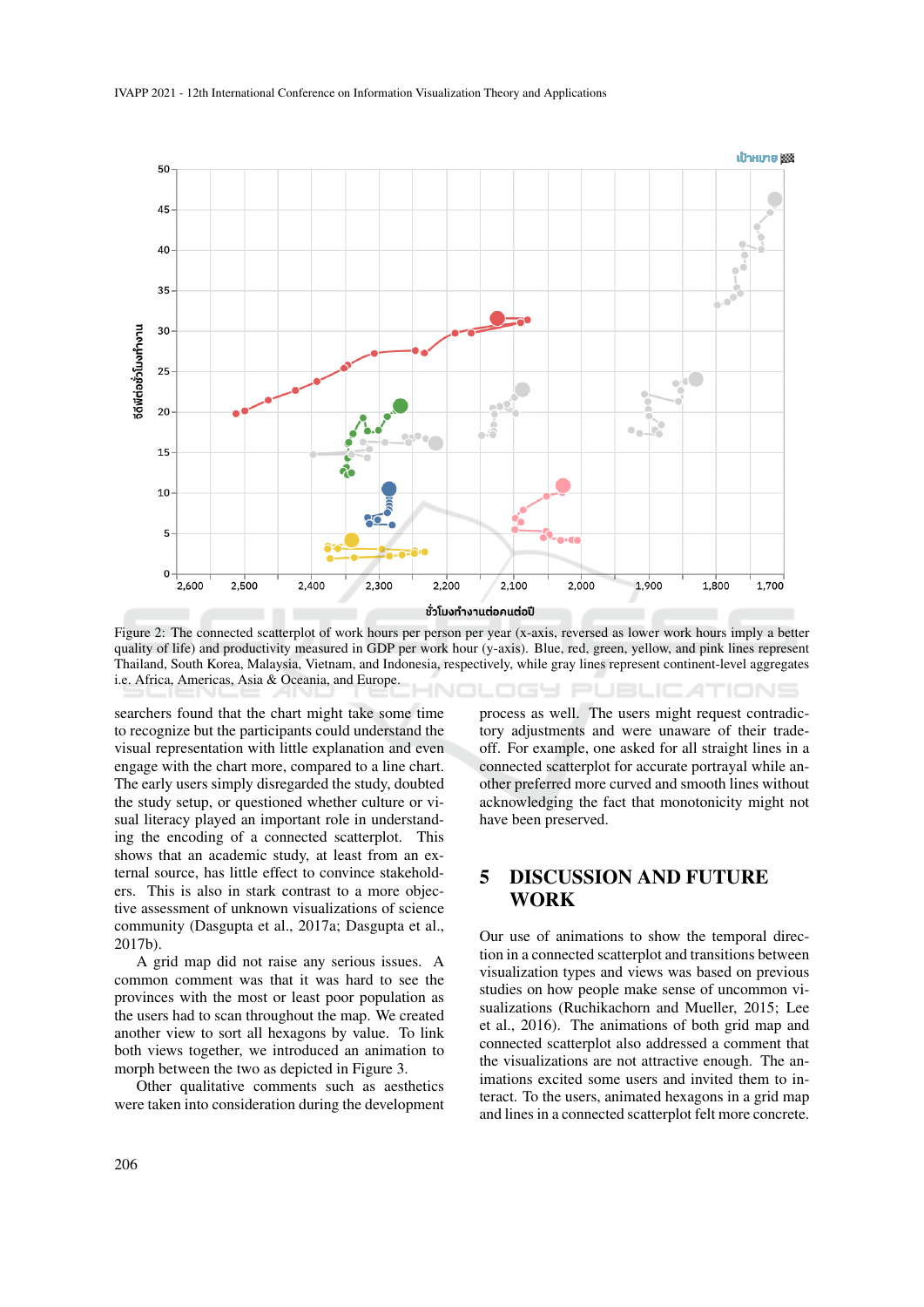

Figure 3: The source, an in-between, and the target of the transition from a hexagonal grid map of Thailand in TPMAP to a hexagon list sorted by the data values. Each hexagon's position is linearly interpolated between the source and target positions with cascaded delays.

They were helpful to construct a frame to familiarize themselves with what they do not know (Lee et al., 2016).

Between two uncommon visualizations, adopting a grid map seemed to have less resistance. Although it cannot be directly compared to connected scatterplot in terms of commonness or complexity due to subjectivity and difficulty of such measurement, the relatively easy acceptance of an uncommon map was quite surprising. This could be due to its more obvious benefit compared to a choropleth map and that the hexagons forming as the shape of Thailand still look familiar and less abstract than a connected scatterplot.

To further analyze the reluctance to initially accept the uncommon visualizations, we can refer to other related psychological and sociological topics such as mental models, previously explored in the context of security dashboards (Maier et al., 2017), and face which is a widely referenced sociological concept on how a person behaves within social relations (Zhang et al., 2006). In the case of uncommon visualizations, face can imply the tendency to maintain the status quo or existing systems. Psychologically, this may be the clash between System 1 and System 2 thinking i.e. people tend to fit a new thing within the context of the already known and fail to see the uniqueness unless they are given more time and conditions for slow thinking (Kahneman, 2013). To compete with known visualizations, particularly in an existing system, an uncommon visualization needs not only show clear advantages but also overcome cognitive biases and fallacies such as endowment effect and sunk cost fallacy (Dobelli, 2014).

Another complication that may happen but has never been explored in the context of visualization is preference falsification. A person may publicly express their opinion opposite of their real preference due to social pressure (Kuran, 1987; Kuran, 1997). This may lead slow and then sudden change as evidenced by social movements (Sunstein, 2019). With the same model, unfamiliar and uncommon visualizations may be more popular than anticipated and gain rapid public acceptance as well.

The concepts of preference falsification and diverse thresholds in behavioral science (Sunstein, 2019) can be applied and studied in the context of human-computer interaction and visualization. A common visualization task categorization often implies one user tier of similar experience and expertise. In reality, people have diverse thresholds to understand or interact with a certain interface. Even within a single tier, the users may request a more conventional user interface and interaction because of preference falsification.

For future work, we may study and follow the ISO on human-centered design (International Organization for Standardization, 2019) to reassure stakeholders. Also, we would like to formally evaluate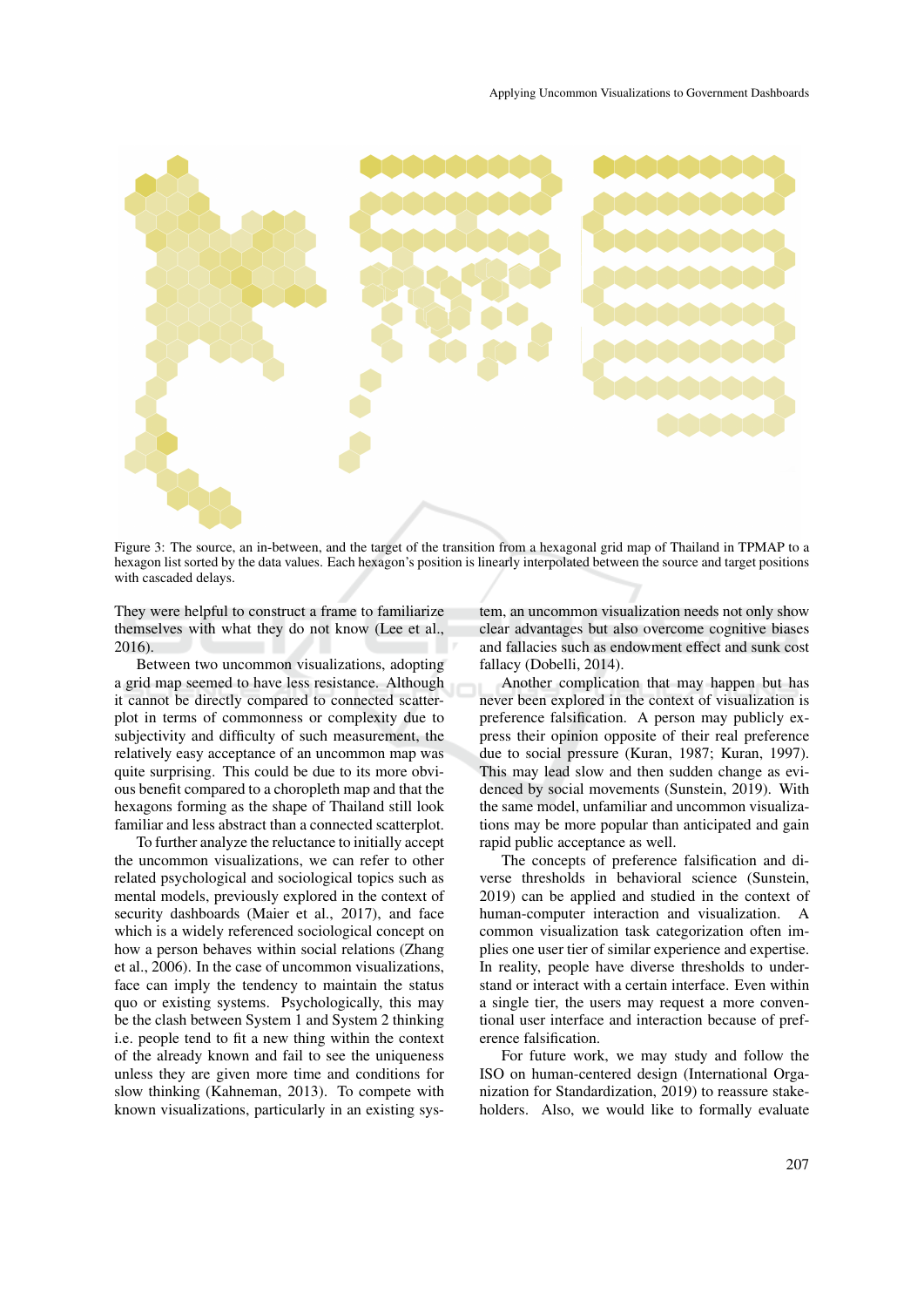the readability of the grid map and connected scatterplot, specifically in the context of Thailand, to verify whether Thai audience can understand the uncommon visualizations without a training, tutorial, or other visual cues. This can be coupled with visual literacy assessment (Boy et al., 2014). When all the dashboards are released to the public, a larger study to validate the dashboard and the uncommon visualizations can be conducted and we hope this will lead to more adoption of various visualization types beyond the common ones.

#### ACKNOWLEDGEMENTS

This work was supported in part by Chulalongkorn University, CGD, NECTEC, and IPPD. The government spending dashboard and TPMAP were developed by Boonmee Lab.

### **REFERENCES**

- Barcellos, R., Viterbo, J., Miranda, L., Bernardini, F., Maciel, C., and Trevisan, D. (2017). Transparency in practice: using visualization to enhance the interpretability of open data. In *Proceedings of the 18th Annual International Conference on Digital Government Research*, pages 139–148, New York, NY, USA. ACM Press.
- Böhm, C., Schmidt, M., Freitag, M., Heise, A., Lehmann, C., Mascher, A., Naumann, F., Ercegovac, V., Hernandez, M., and Haase, P. (2012). GovWILD: Integrating Open Government Data for Transparency. *Proceedings of the 21st international conference companion on World Wide Web*, pages 321–324.
- Bowyer, A., Wilson, R., Wheater, S., Snape, M., and Montague, K. (2019). Human-Data Interaction in the Context of Care: Co-designing Family Civic Data Interfaces and Practices. In *Extended Abstracts of the 2019 CHI Conference on Human Factors in Computing Systems - CHI EA '19*, pages 1–6, New York, NY, USA. ACM Press.
- Boy, J., Rensink, R. A., Bertini, E., and Fekete, J.-D. (2014). A Principled Way of Assessing Visualization Literacy. *IEEE Transactions on Visualization and Computer Graphics*, 20(12):1963–1972.
- Carvalho, P., Hitzelberger, P., Otjacques, B., Bouali, F., and Venturini, G. (2015). Information Visualization for CSV Open Data Files Structure Analysis. In *Proceedings of the 6th International Conference on Information Visualization Theory and Applications*, pages 101–108. SCITEPRESS.
- Dasgupta, A., Burrows, S., Han, K., and Rasch, P. J. (2017a). Empirical Analysis of the Subjective Impressions and Objective Measures of Domain Scientists' Visual Analytic Judgments. In *Proceedings of the*

*2017 CHI Conference on Human Factors in Computing Systems*, pages 1193–1204, New York, NY, USA. ACM.

- Dasgupta, A., Lee, J.-Y., Wilson, R., Lafrance, R. A., Cramer, N., Cook, K., and Payne, S. (2017b). Familiarity Vs Trust: A Comparative Study of Domain Scientists' Trust in Visual Analytics and Conventional Analysis Methods. *IEEE Transactions on Visualization and Computer Graphics*, 23(1):271–280.
- Dobelli, R. (2014). *The art of thinking clearly*. Harper Paperbacks.
- Few, S. (2006). *Information dashboard design*. O'Reilly Media.
- Haroz, S., Kosara, R., and Franconeri, S. L. (2016). The Connected Scatterplot for Presenting Paired Time Series. *IEEE Transactions on Visualization and Computer Graphics*, 22(9):2174–2186.
- International Organization for Standardization (2019). *Ergonomics of Human-system Interaction—Part 210: Human-centred Design for Interactive Systems*. ISO, 2 edition.
- Kahneman, D. (2013). *Thinking, fast and slow*. Farrar, Straus and Giroux.
- Kuran, T. (1987). Preference Falsification, Policy Continuity and Collective Conservatism. *The Economic Journal*.
- Kuran, T. (1997). Private truths, public lies: The social consequences of preference falsification.
- Lee, S., Kim, S.-H., Hung, Y.-H., Lam, H., Kang, Y.-A., and Yi, J. S. (2016). How do People Make Sense of Unfamiliar Visualizations?: A Grounded Model of Novice's Information Visualization Sensemaking. *IEEE Transactions on Visualization and Computer Graphics*, 22(1):499–508.
- Lemieux, V. L., Trapnell, S. E., and Excell, C. (2015). Transparency and Open Government: Reporting on the Disclosure of Information. *JeDEM*, 7(2):75–93.
- Maier, J., Padmos, A., S. Bargh, M., and Wörndl, W. (2017). Influence of Mental Models on the Design of Cyber Security Dashboards. In *Proceedings of the 12th International Joint Conference on Computer Vision, Imaging and Computer Graphics Theory and Applications*, pages 128–139. SCITEPRESS.
- McNeill, G. and Hale, S. A. (2017). Generating Tile Maps. *Computer Graphics Forum*, 36(3):435–445.
- Munzner, T. (2009). A Nested Model for Visualization Design and Validation. *IEEE Transactions on Visualization and Computer Graphics*, 15(6):921–928.
- Nielsen, J. and Landauer, T. K. (1993). A mathematical model of the finding of usability problems. In *Proceedings of the SIGCHI conference on Human factors in computing systems - CHI '93*, pages 206–213, New York, NY, USA. ACM Press.
- Petasis, G., Triantafillou, A., and Karstens, E. (2018). Your-DataStories: Transparency and Corruption Fighting Through Data Interlinking and Visual Exploration. pages 95–108. Springer, Cham.
- Ruchikachorn, P. and Mueller, K. (2015). Learning Visualizations by Analogy: Promoting Visual Literacy Through Visualization Morphing. *IEEE Trans-*